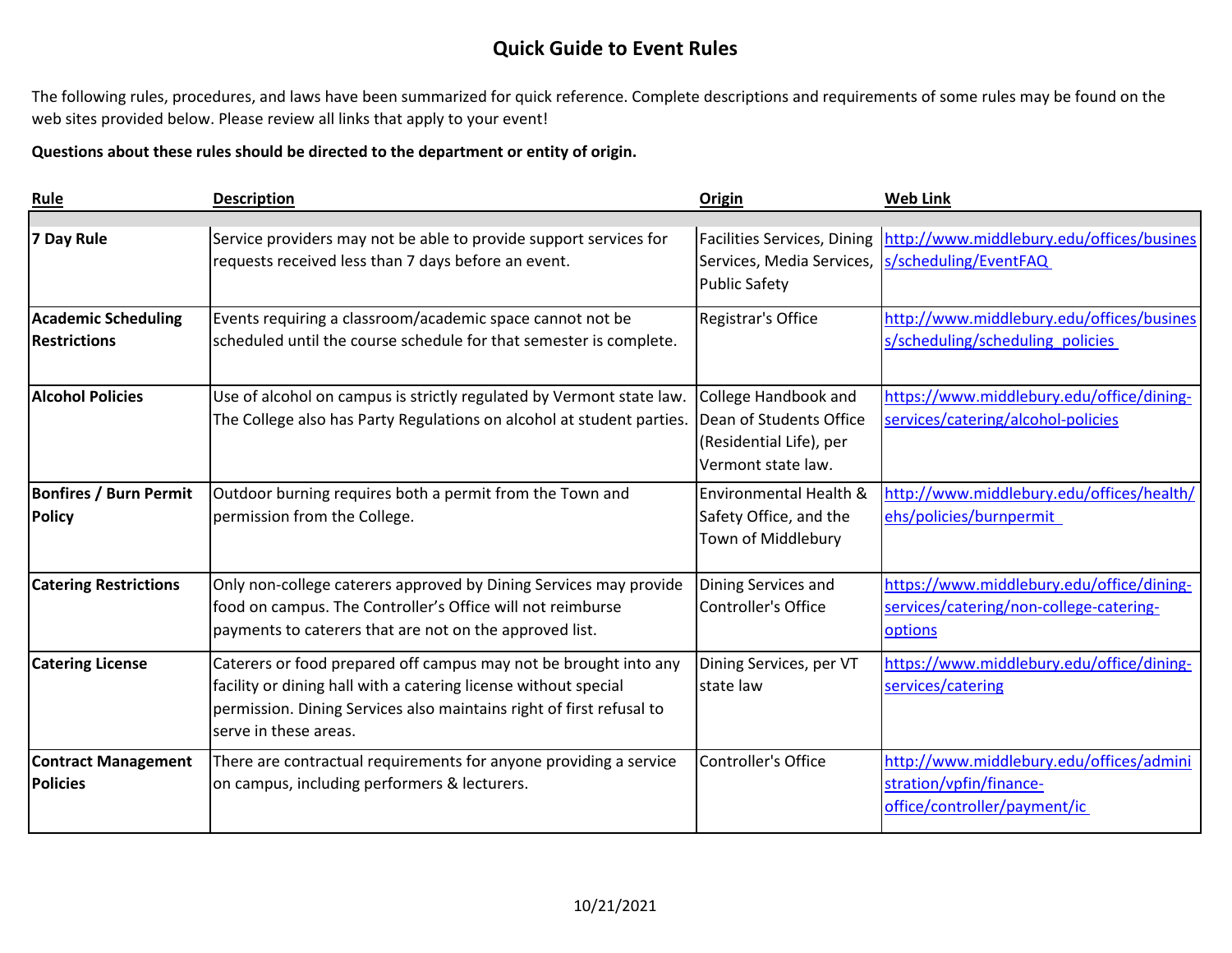| Rule                                        | <b>Description</b>                                                                                                                                                                                                                                                                                                                                                                                                                                                                     | Origin                                                    | <b>Web Link</b>                                                                                     |
|---------------------------------------------|----------------------------------------------------------------------------------------------------------------------------------------------------------------------------------------------------------------------------------------------------------------------------------------------------------------------------------------------------------------------------------------------------------------------------------------------------------------------------------------|-----------------------------------------------------------|-----------------------------------------------------------------------------------------------------|
| <b>Course Relocations</b>                   | Contact Course Scheduling to request course relocations. As of 2020,<br>activities related to a course (film screenings, meetings, an extra<br>discussion session, a lecture for class, etc.) are scheduled by Event<br>Management. Please submit requests for activities via your<br>department coordinator.                                                                                                                                                                          | Management                                                | Registrar's Office & Event http://www.middlebury.edu/academics/res<br>ources/scheduling/Guideline   |
| <b>Crowd Control</b>                        | All assembly occupancy greater than 50 people, shall be provided<br>with a minimum of one trained crowd manager or crowd manager<br>supervisor.                                                                                                                                                                                                                                                                                                                                        | Environmental Health &<br>Vermont Life Safety Code        | http://www.middlebury.edu/offices/health/<br>Safety Office, per State of ehs/policies/Crowdmanager  |
| <b>Demonstrations</b><br><b>Regulations</b> | Demonstrations or protests must be organized in consultation with<br>Event Management and Public Safety. With the V.P. of Student<br>Affairs, Event Management and Public Safety will identify an<br>appropriate time, location, and manner in which the<br>demonstaration may occur, in accordnace with Middlebury<br>Handbook regulations. Please review the Handbook regulations<br>before submitting an Event Scheduling Request. See also,<br>Handbook Policy on Open Expression. | Middlebury Handbook                                       | http://www.middlebury.edu/about/handbo<br>ok/policies-for-all/health-safety/demonst-<br>protests    |
| Dining Facilities, use of<br>for events     | Use of any dining facility licensed to serve alcohol, even though the<br>event does not call for food or alcohol service, requires a dining staff state law<br>member to be present to manage the facility, to comply with the<br>license. This represents added labor expense for the event.                                                                                                                                                                                          | Dining Services, per VT                                   |                                                                                                     |
| <b>Exam Periods</b>                         | Other than student org sponsored "stress-breaker" activities after 10 Middlebury Handbook<br>p.m., "no activities, athletic events (games or practices), course<br>registration, additional or makeup classes will be scheduled for this<br>period of time."                                                                                                                                                                                                                           |                                                           | http://www.middlebury.edu/about/handbo<br>ok/ug-college-policies/ug-<br>policies/academics/calendar |
| <b>Facilities Use Release</b>               | A "hold harmless agreement" is required for non-college event<br>hosts, and college-affiliated individuals hosting personal events.                                                                                                                                                                                                                                                                                                                                                    | <b>Business Services/Risk</b><br><b>Management Office</b> | http://www.middlebury.edu/offices/admini<br>stration/vpfin/finance-<br>office/bsnsvcs/insurance     |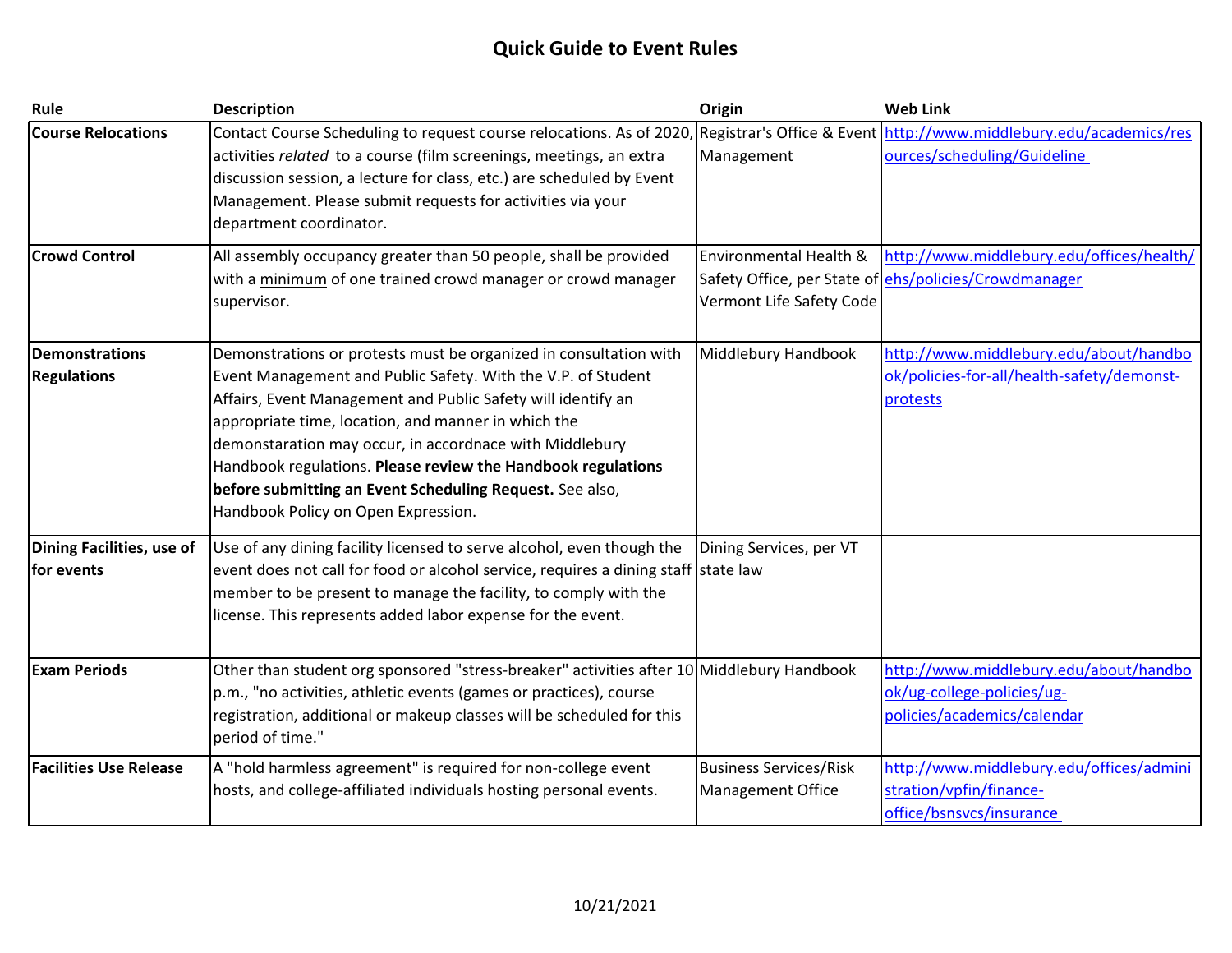| Rule                            | <b>Description</b>                                                                        | <b>Origin</b>                         | <b>Web Link</b>                           |
|---------------------------------|-------------------------------------------------------------------------------------------|---------------------------------------|-------------------------------------------|
| <b>Fireworks Displays</b>       | Fireworks displays must be managed by a professional company                              | <b>Public Safety &amp; Facilities</b> |                                           |
|                                 | (responsible for town permitting and adhering to state laws). There                       | <b>Services</b>                       |                                           |
|                                 | are two approved locations on campus: behind the athletics                                |                                       |                                           |
|                                 | complex & west of BiHall. There must a barrier to keep spectators a                       |                                       |                                           |
|                                 | safe distance from the launch area.                                                       |                                       |                                           |
| <b>Fitness Activities, Non-</b> | Instructors of these activities are considered "vendors" or                               | <b>Business Services/Risk</b>         | http://www.middlebury.edu/offices/admini  |
| <b>Curricular</b>               | "contractors" subject to College contractual and insurance                                | Management and                        | stration/vpfin/finance-                   |
|                                 | requirements.                                                                             | <b>Controller's Offices</b>           | office/bsnsvcs/contracting                |
| <b>Fixed Seating Venue</b>      | Generally, no additional seating is permitted on the floor of fixed                       | Environmental Health &                |                                           |
| <b>Capacity</b>                 | seating venues (example: panel discussions). The capacity of an area                      | Safety Office, per State of           |                                           |
|                                 | having fixed seats is determined by the number of fixed seats                             | Vermont Life Safety Code              |                                           |
|                                 | installed.                                                                                |                                       |                                           |
|                                 | Insurance Requirements Hosts of personal or non-College events on campus, and contractors | <b>Business Services/Risk</b>         | http://www.middlebury.edu/offices/admini  |
|                                 | providing service on campus must provide a certificate(s) of                              | Management Office                     | stration/vpfin/finance-                   |
|                                 | insurance, including no less than \$1 million general liability.                          |                                       | office/bsnsvcs/insurance                  |
|                                 |                                                                                           |                                       |                                           |
| <b>Kirk Kitchen Use Policy</b>  | Middlebury Catering manages the use of the kitchen facilities at Kirk Middlebury Catering |                                       | https://www.middlebury.edu/office/dining- |
| <b>&amp; Fees</b>               | Alumni Center. Event Management advises customers to contact the Office                   |                                       | services/catering/kirk-kitchen            |
|                                 | Catering Office to arrange for use the kitchen. Catering bills these                      |                                       |                                           |
|                                 | fees directly to the customer.                                                            |                                       |                                           |
|                                 |                                                                                           |                                       |                                           |
| <b>Language Schools</b>         | "Language Schools scheduling needs have priority during the                               | Middlebury Handbook /                 | http://www.middlebury.edu/offices/busines |
| lsummer session                 | summer months." All dormitories and some academic spaces are                              | Language Schools                      | s/scheduling/scheduling policies          |
|                                 | reserved for exclusive use of the school to which they have been                          |                                       |                                           |
|                                 | assigned for that session. In observance of the Language Pledge,                          |                                       |                                           |
|                                 | those spaces are not available for other/general use.                                     |                                       |                                           |
|                                 |                                                                                           |                                       |                                           |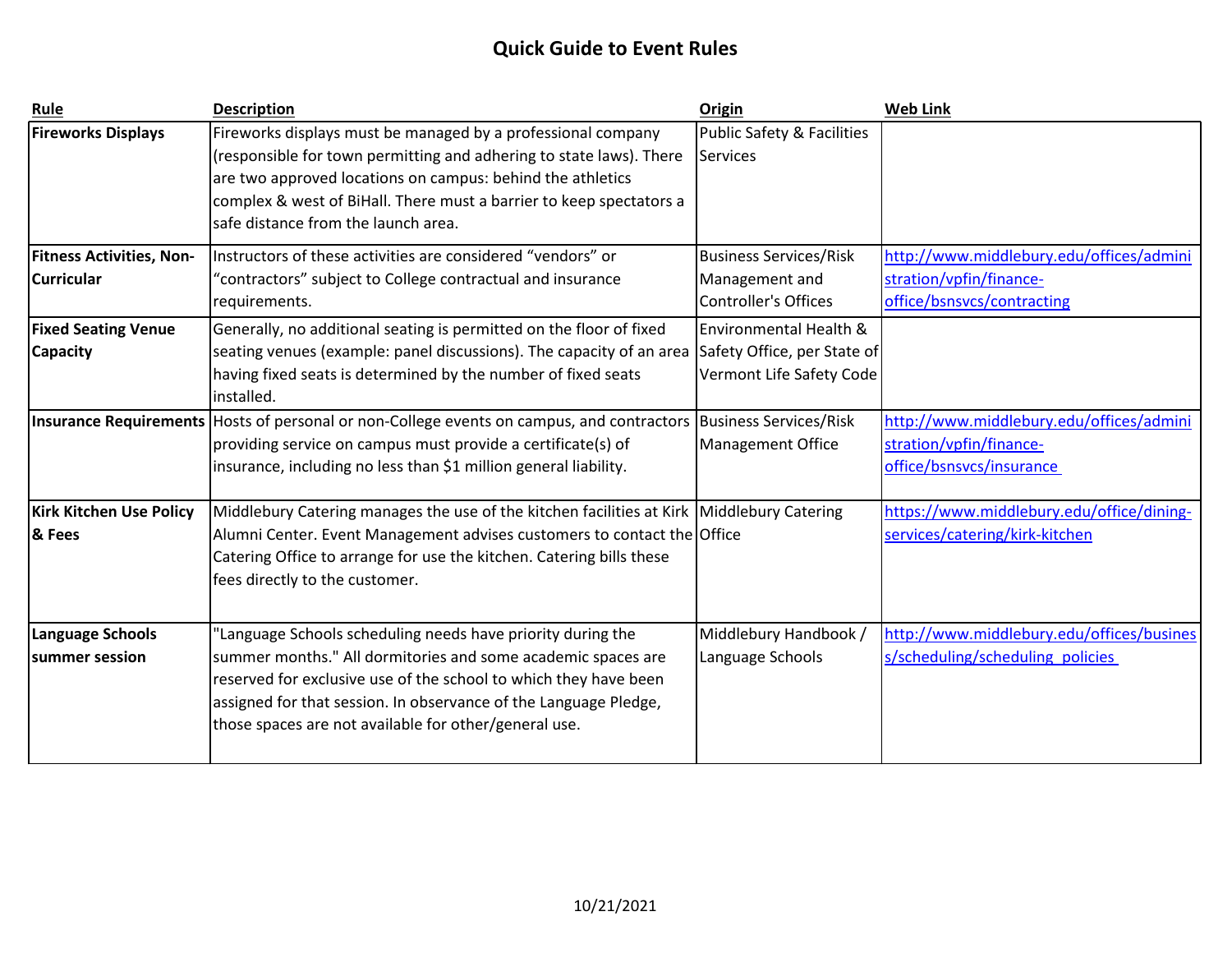| Rule                           | <b>Description</b>                                                                | Origin                        | <b>Web Link</b>                              |
|--------------------------------|-----------------------------------------------------------------------------------|-------------------------------|----------------------------------------------|
| Minors (events or uses         | Certificates of insurance (COI) are required, and must not exclude                | <b>Business Services/Risk</b> | http://www.middlebury.edu/offices/admini     |
| of facilities that include)    | coverage for claims arising out of sexual molestation allegations.                | <b>Management Office</b>      | stration/vpfin/finance-                      |
|                                | Coverage must be confirmed within the description section of the                  |                               | office/bsnsvcs/insurance                     |
|                                | COI. --- An activities release form, signed by a parent, must be                  |                               |                                              |
|                                | completed for all minors participating in Middlebury programs.                    |                               |                                              |
| <b>Noise Ordinance</b>         | "to prohibit and/or appropriately regulate a person or persons                    | Town of Middlebury            | http://www.townofmiddlebury.org/living a     |
|                                | from making or continuing any excessive, unnecessary, or                          |                               | nd working in middlebury/public docume       |
|                                | unreasonably loud noise or disturbance." Particularly between the                 |                               | nts ordinances/index.php                     |
|                                | hours of 10 pm - 7 am, Sunday through Thursday, and between 1-7                   |                               |                                              |
|                                | am on Friday, Saturday and special holidays.                                      |                               |                                              |
| <b>Non-Profit Status</b>       | Generally, for-profit organizations or groups may not schedule                    | <b>Business Services/Risk</b> | http://www.middlebury.edu/offices/busines    |
|                                | events in the College's facilities and grounds.                                   | Management Office, per        | s/scheduling/scheduling policies/non colleg  |
|                                |                                                                                   | <b>IRS Code</b>               | e events                                     |
| <b>Open Expression (Policy</b> | Campus community members engaging in open expression — and in Middlebury Handbook |                               | http://www.middlebury.edu/about/handbo       |
| on)                            | response to the expression of others - are expected to do so in a                 |                               | ok/policies-for-all/genl-principles/freedom- |
|                                | way that affirms our three pillars of academic freedom, integrity,                |                               | of-expression                                |
|                                | and respect. Please review the Conduct Standards included in this                 |                               |                                              |
|                                | Handbook policy.                                                                  |                               |                                              |
| <b>Overnight Visitors</b>      | When scheduling a large event that will draw students from another                | State of Vermont /            | http://www.middlebury.edu/offices/busines    |
|                                | school, the college cannot provide sleeping accommodations in                     | <b>Student Handbook</b>       | s/scheduling/scheduling policies/student     |
|                                | lounges, the athletic complex, or other non-dorm spaces. Vermont                  |                               |                                              |
|                                | law prohibits lodging to occur anywhere there is not life safety                  |                               |                                              |
|                                | equipment installed, inclusive of carbon monoxide detection.                      |                               |                                              |
|                                |                                                                                   |                               |                                              |
| <b>Political Action</b>        | Student Activities funds may not be used for direct political action.             | Middlebury Handbook           | http://www.middlebury.edu/about/handbo       |
|                                | Organizations may not raise funds for political campaigns.                        |                               | ok/ug-college-policies/ug-policies/res-life- |
|                                |                                                                                   |                               | conduct-policies/student-organization-       |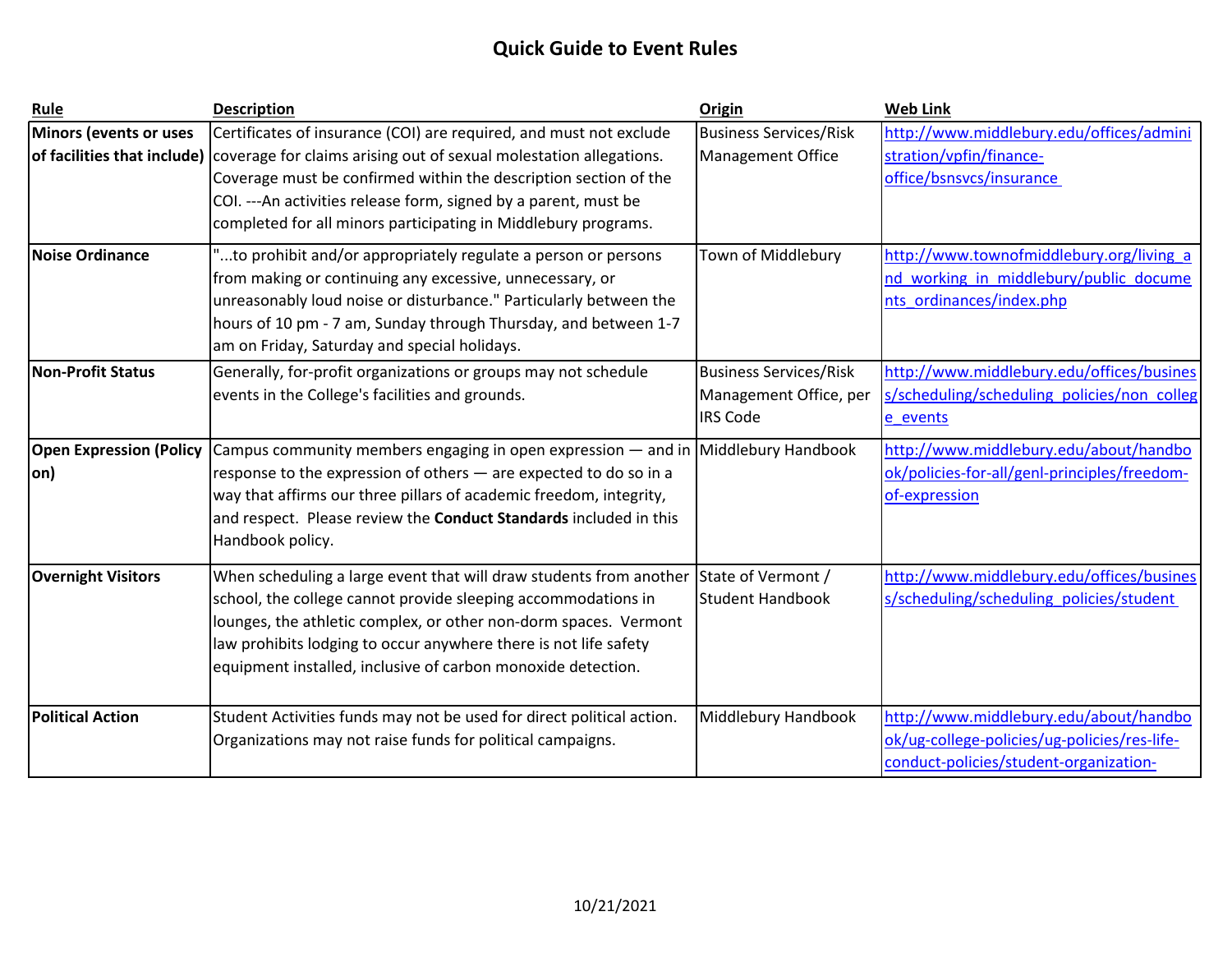| Rule                                        | <b>Description</b>                                                                                                                                                                                                                                                        | Origin                                                            | <b>Web Link</b>                                                                                                                                                   |
|---------------------------------------------|---------------------------------------------------------------------------------------------------------------------------------------------------------------------------------------------------------------------------------------------------------------------------|-------------------------------------------------------------------|-------------------------------------------------------------------------------------------------------------------------------------------------------------------|
| <b>Private Parties</b>                      | Private parties must be registered with Public Safety & comply with<br>Residential Life guidelines. Due to COVID-19, registered parties are<br>currently not allowed.                                                                                                     | <b>Residential Life</b>                                           |                                                                                                                                                                   |
| <b>Public Road Use</b>                      | Permission from the Town is required for using/crossing public roads Town of Middlebury<br>for things like 5K runs or fund raising walks.                                                                                                                                 |                                                                   | http://www.townofmiddlebury.org/town_d<br>epartments_services_staff/town_manager<br>office/public assemblage permit.php                                           |
| <b>Release Forms</b>                        | Release forms are required for: activities, field trips, physical non-<br>sports activities, and sports activities.                                                                                                                                                       | <b>Business Services/Risk</b><br>Management Office                | http://www.middlebury.edu/offices/admini<br>stration/vpfin/finance-<br>office/bsnsvcs/insurance                                                                   |
| <b>Retirement Celebration</b><br>Guidelines | Eligibility for department sponsored retirement parties is provided in Human Resources<br>these guidelines. These include expense limits, and reception & gift<br>guidelines. Please visit this HR web site for details.                                                  |                                                                   | http://www.middlebury.edu/offices/busines<br>s/hr/staffandfaculty/benefits/retirement#ch<br>annel=f3e71221637a168&origin=http%3A%<br>2F%2Fwww.middlebury.edu%3A80 |
| <b>Room Capacities</b>                      | Room capacities are identified for every classroom and event space.<br>Any deviation of normal use or contents of the room can trigger the<br>need for consultation with the Environmental Health and Safety<br>Coordinator and/or the State Fire Marshal for a variance. | Environmental Health &<br>Vermont Life Safety Code ry#!/home/dash | Capacities are provided in 25Live Pro:<br>Safety Office, per State of https://25live.collegenet.com/pro/middlebu                                                  |
| Signage Ordinance                           | The Towns of Middlebury & Ripton have ordinances for the<br>placement of signs on public property.                                                                                                                                                                        | Town of Middlebury                                                | http://www.townofmiddlebury.org/living a<br>nd working in middlebury/public docume<br>nts ordinances/index.php                                                    |
|                                             |                                                                                                                                                                                                                                                                           | Town of Ripton                                                    | https://www.riptonvermont.org/contact                                                                                                                             |
| <b>Screening Rights</b>                     | Film screenings often require public performance licensing to<br>comply with U.S. copyright laws.                                                                                                                                                                         | Middlebury Libraries, per<br>Federal law                          | https://www.middlebury.edu/library/about/<br>policies/copyright-fair-use                                                                                          |